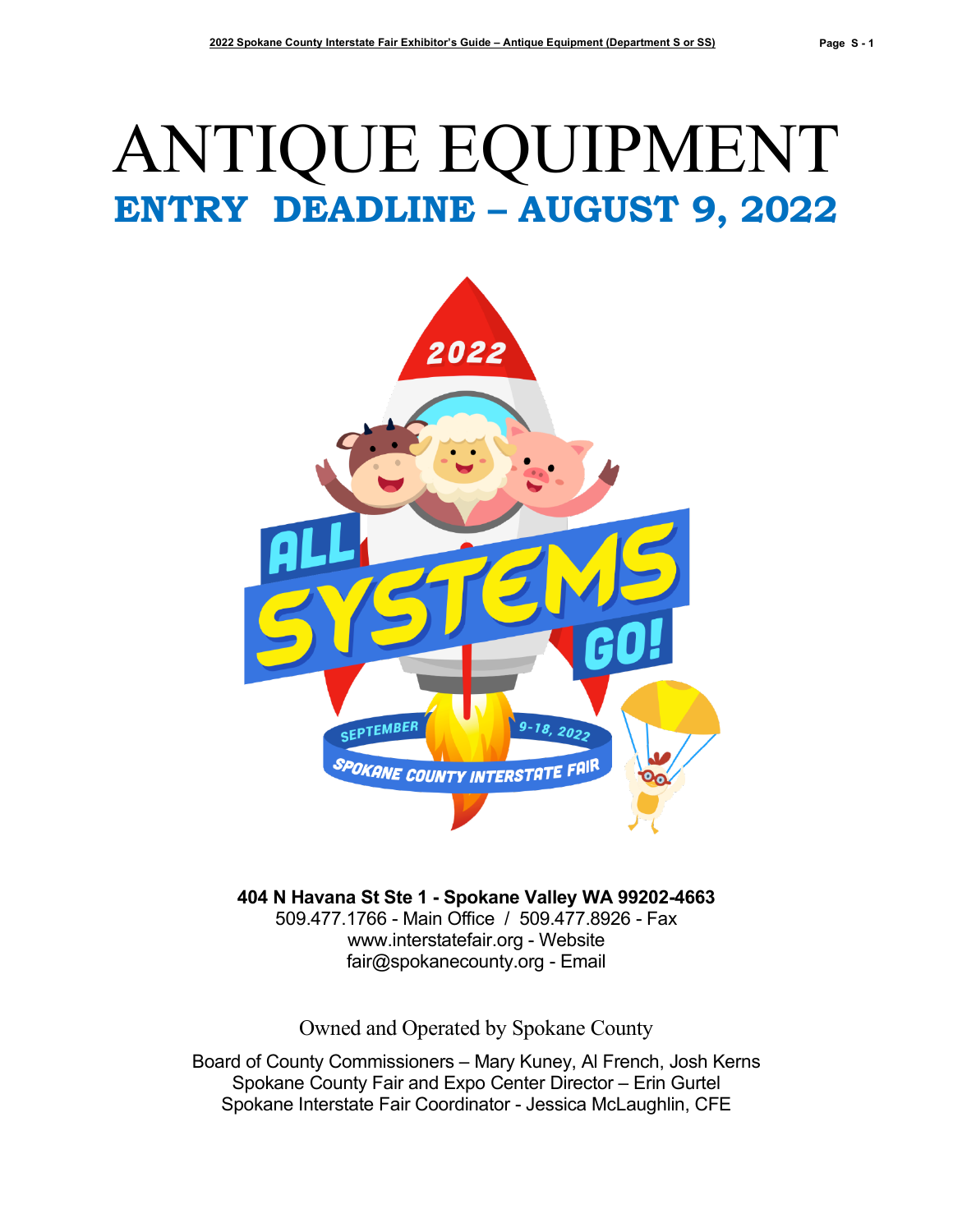

As promised, we are returning to a more traditional fair this year and we want to thank all of those that participated in 2021 for their understanding and support! For those that were unable to join us…welcome back! Change continues to be inevitable and thus you'll see some differences, but we feel strongly that these changes only continue to strengthen the fair as a whole and showcase your amazing handiwork. Should you have some spare hours to share in September, we would ask you to consider joining our team and attending the Job Fair scheduled for July. We could use your expertise! Again, thank you for being a part of this year's Interstate Fair! Below is a list of this year's changes to the Antique Machinery Department. We'll see you in September!

- 1. We would like to welcome Harold Kellams to the role of Superintendent stepping into the shoes previously filled by Myron Fuller (retiring after 17 fairs). Mr. Kellams is a retired Spokane Valley Firefighter and a member of the Inland Empire Steam and Gas Buffs Club. He states, "I have found that building, repairing, and restoration of any kind can be a life's work. The treasures from the past show us all where we came from and with some imagination, where we might be going. Our club members have hundreds of items to show and share. Please stop by and enjoy the past with us and share your stories. We specialize in preserving our past."
- 2. Exhibitors will be required to fill out their entry tag and place it securely to their exhibit upon arrival. Exhibits without an entry tag will not be judged; nor receive a premium.
- 3. Exhibitors will be permitted to enter up to six (6) exhibits in classes 1 through 4. Exhibitors may enter up to three (3) exhibits in class 5.
- 4. Classes 3, 4, and 5 have been redefined. Exhibitors are encouraged to read the descriptions carefully prior to completing their entry form.
- 5. Exhibitors desiring an entry in Class 5 must receive PRIOR approval from the Superintendent before submitting their entry form.



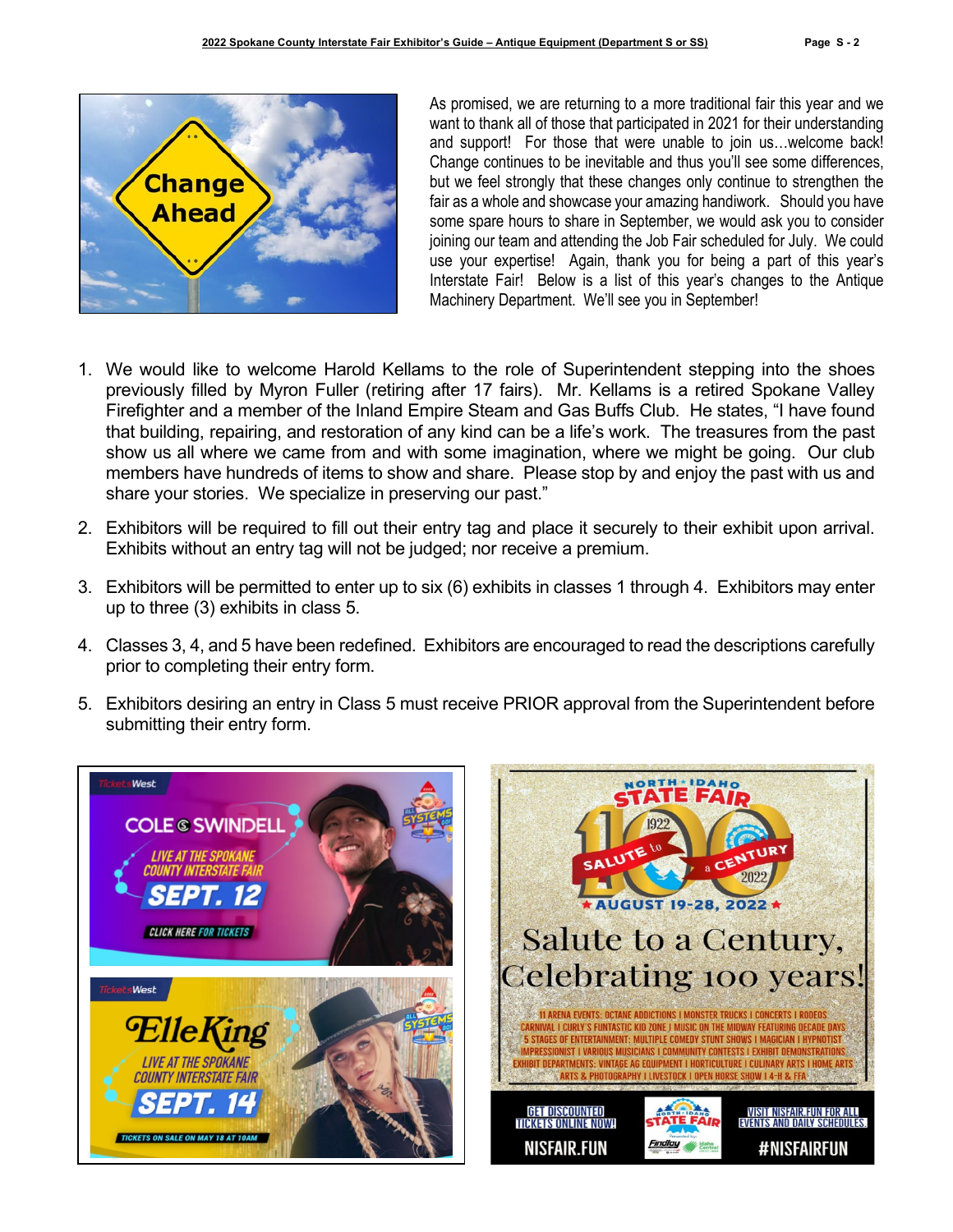*On behalf of the Spokane County Fair and Expo Center Advisory Board, I would like to thank you for being a part of the 2022 Spokane County Interstate Fair. Last year, due to COVID restrictions, there was a question as to whether or not a traditional fair could be held and the "go ahead" did not arrive until the end of June. This year, we are excited to push the "green light" early on and have thus chosen the fair theme of "All Systems GO". We are truly looking forward to an exciting year at this year's fair! The competitive exhibits program is one very important piece in the giant puzzle we work together to create each year and we consider it a privilege to showcase the talents of our community and want to thank you for being a part of the event.* 

*We are very excited for the return of Grandstand Events this year including the Professional Rodeo Cowboys Association Rodeo on September 9- 10 and three nights of concerts including Cole Swindell (September 12), Elle King (September 14), and Nelly (September 15). The arena will then transform for the final weekend of motorsports which will include Truck and Tractor Pulls (September 16) and two nights of Demolition Derby (September 17-18).*

*I want to extend our heart-felt thanks to the volunteers, staff, and community groups who work tirelessly each year to make the Fair a memorable experience for the whole family. We encourage you to return to the Interstate Fair to view your handiwork on display (hopefully with a special rosette attached) and to enjoy the rest of the experience including the food, rides, vendors, animals, and entertainment. From all of us, good luck on your entry and thank you for your continued support of the Spokane County Interstate Fair…we'll see you in September!*

*Clint Branz Advisory Board Chair*

# **ADVISORY BOARD MEMBERS**

CLINT BRANZ (Chair) – Spokane Valley CRAIG OPSAL – Mead WAYNE BROKAW – Cheney and the state of the state of the state of the USFF SEVIGNEY – Valleyford LEE CAMERON – Spokane Valley **KIERA SCRIVEN** – Youth Member KARY GIBBS (Vice Chair) – Spokane Valley ARTHUR WHITTEN - Spokane

# **JUNIOR ADVISORY BOARD MEMBERS**

AEDAN HENNINGTON – Liberty HS

SARAH CAMPBELL – Mt. Spokane HS AUTUMN HIBBS – University HS MORGAN CHRISTIAN - Freeman HS NEVAEH MOBLEY – Deer Park HS KATE DENMARK - Freeman HS CHLOE NOLLER – NW Christian HS JENNA DUBOIS – West Valley HS<br>JAKE GENDREAU (Co-Chair) - Mead HS AUSTIN SCRIVEN (Co-Chair) – North Central HS KIERA SCRIVEN (Co-Chair) – North Central HS ABIGAIL HEGNEY – Gonzaga Prep HS SRIKAR SURAPANENI – Ridgeline HS

# **MISSION STATEMENT**

As one of Spokane's largest annual events, the Interstate Fair strives to be a place where one can visit the past, explore the future, and enjoy the wonders of the present in a single location by:

- Promoting public education related to our agricultural heritage;
- Serving as a showcase of the talents of our community by providing a means of education, exhibit, and competition;
- Promoting family-oriented entertainment and activities;
- Providing superior customer service and an enjoyable experience;
- Recognizing the vast cultural diversity of our participants and visitors;
- Providing commercial opportunities that showcase information and new products related to agriculture, outdoor living, and other local interests;
- Being innovative and creative in planning and growth in a secure and fiscally responsible way; and
- Providing a safe and friendly environment.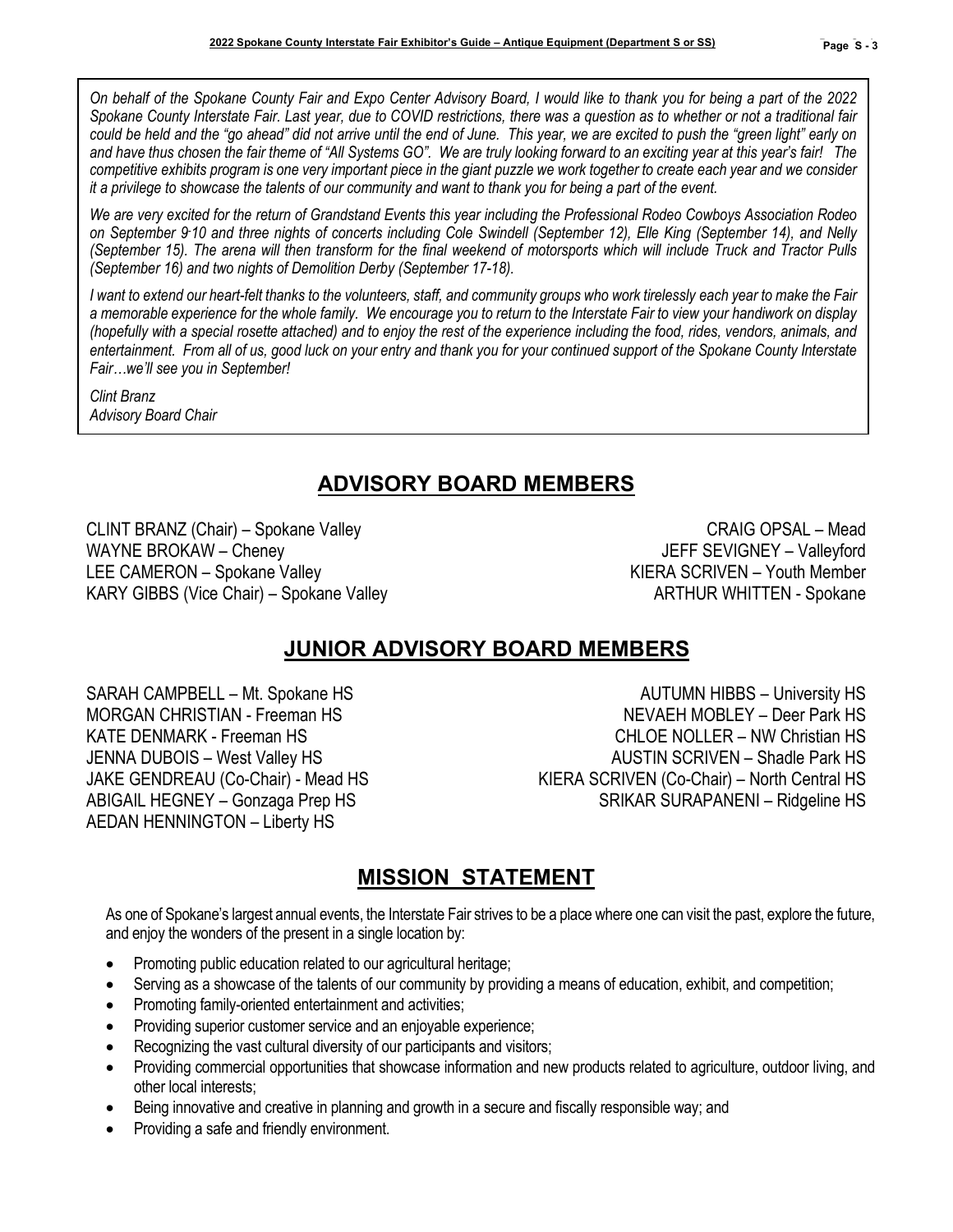# **ANTIQUE EQUIPMENT**

**OPEN - DEPARTMENT S**





### **ALL ENTRIES**

**August 9** / Tuesday – Entry Forms Due **September 7 and 8** / Wednesday and Thursday (8 a.m. to 7 p.m.) – Arrive **September 12** / Monday (10:00 a.m.) – Judging **September 18** / Sunday (After 8:30 p.m.) – Release **September 19** / Monday (8 a.m. to 6 p.m.) – Release

### **ANTIQUE EQUIPMENT DEPARTMENT INFORMATION**

**COMPLETING ENTRY FORMS**: All exhibitors must use entry form found at the conclusion of the book and they must be postmarked on or before August 9, to Fair Entries, 404 N Havana Street Ste 1, Spokane Valley WA 99202-4663. Particular care should be given in the preparation of all entry forms. Full and correct information must be given. Staff will be available in Bay 2 from 4:00 to 7:00 p.m. on August 9 to assist you with your entry form if needed.

**ARRIVING AT THE FAIR**: Please take exhibits to the STA (Train) Gate accessible from the South Gate off Havana Street.

**PASSES / TICKETS**: Care of the exhibit items is sometimes required in the Antique Machinery Department. The Superintendent will determine this need and distribute one-day tickets as deemed necessary. Additional discounted tickets may be purchased at the Fair Office beginning in July and running through September 8.

**EXHIBITING AT THE FAIR:** The Department Superintendent and/or Fair Coordinator may exclude an exhibit from being exhibited at the Fair if it is not properly prepared. Each exhibit shall be placed according to the decision of the judges and such placing / award shall be final. Anyone interfering with a judge will forfeit the right of prize money. Any protest regarding the judging shall be made in writing and must be accompanied by a \$25.00 deposit. Such protest must state plainly the cause of the complaint or appeal and must be filed with the Fair Office within 24 hours after the cause of the protest. If the Fair sustains the appeal, the fee will be refunded. The Fair reserves the right to cancel or combine classes/lots as needed, as well as substitute judges. Classes/lots may be combined or cancelled due to number of entries. If there is no competition in a class/lot for two years, the class/lot may be dropped.

**FURTHER INFORMATION**: The following information is provided to further clarify.

- $\circ$  Exhibitor may enter up to six exhibits in classes 1 through 4. Exhibitor may enter up to three exhibits in class 5.
- o Equipment must have been commercially manufactured thirty years ago or more.

**RELEASE OF EXHIBITS**: Please pickup exhibits via the STA (Train) Gate accessible from the South Gate off Havana Street. Exhibitors must present claim ticket when picking up their exhibit and must not remove exhibit unless superintendent or assistant is present to check out the exhibit. No exhibit shall be withdrawn before Sunday, September 18 at 8:30 p.m. If you have not left the office a self-addressed, stamped envelope for your prize money check and would like us to mail your check to you, you may leave the envelope with the department clerk upon picking up your exhibits.

**PRIZE MONEY**: Only exhibits listed in the Exhibitor's Guide will be accepted for prize money awards. For prize money, judge may or may not award all placings according to their discretion. Awards will be based on judges' records. Ribbons and tags shall not be considered proof for payment of prize money awards. Prize money will be forfeited by exhibitors failing to adhere to the release times printed in the Exhibitor's Guide. Checks may be picked up at the Fair Office between October 15 and 31 (Monday through Friday, 8:00 a.m. to 4:30 p.m.). Checks remaining after October 31 and/or checks not cashed by November 30 will become forfeited and considered a donation to the SCF&EC. To clarify, the checks will not be considered "abandoned" property under Chapter 63.29 RCW, but will be a donation by the payee to the SCF&EC. Prize money checks will NOT be issued or re-issued after November 30. If you are unable to pick up your check, you may mail the office a self-addressed, stamped envelope with a request for us to mail your check. Prize money will be paid according to the following point system:

| CLASSES 1 AND 3: | Blue $-50$ pts $\qquad$ Red $-40$ pts |                                                  | White $-30$ pts |
|------------------|---------------------------------------|--------------------------------------------------|-----------------|
| CLASS 2:         |                                       | $B$ lue $-60$ pts $Red - 50$ pts White $-40$ pts |                 |
| CLASSES 4 AND 5: |                                       | $Blue - 40$ pts $Red - 30$ pts                   | White $-20$ pts |

**SPECIAL AWARDS**

Special Awards will be given where merited.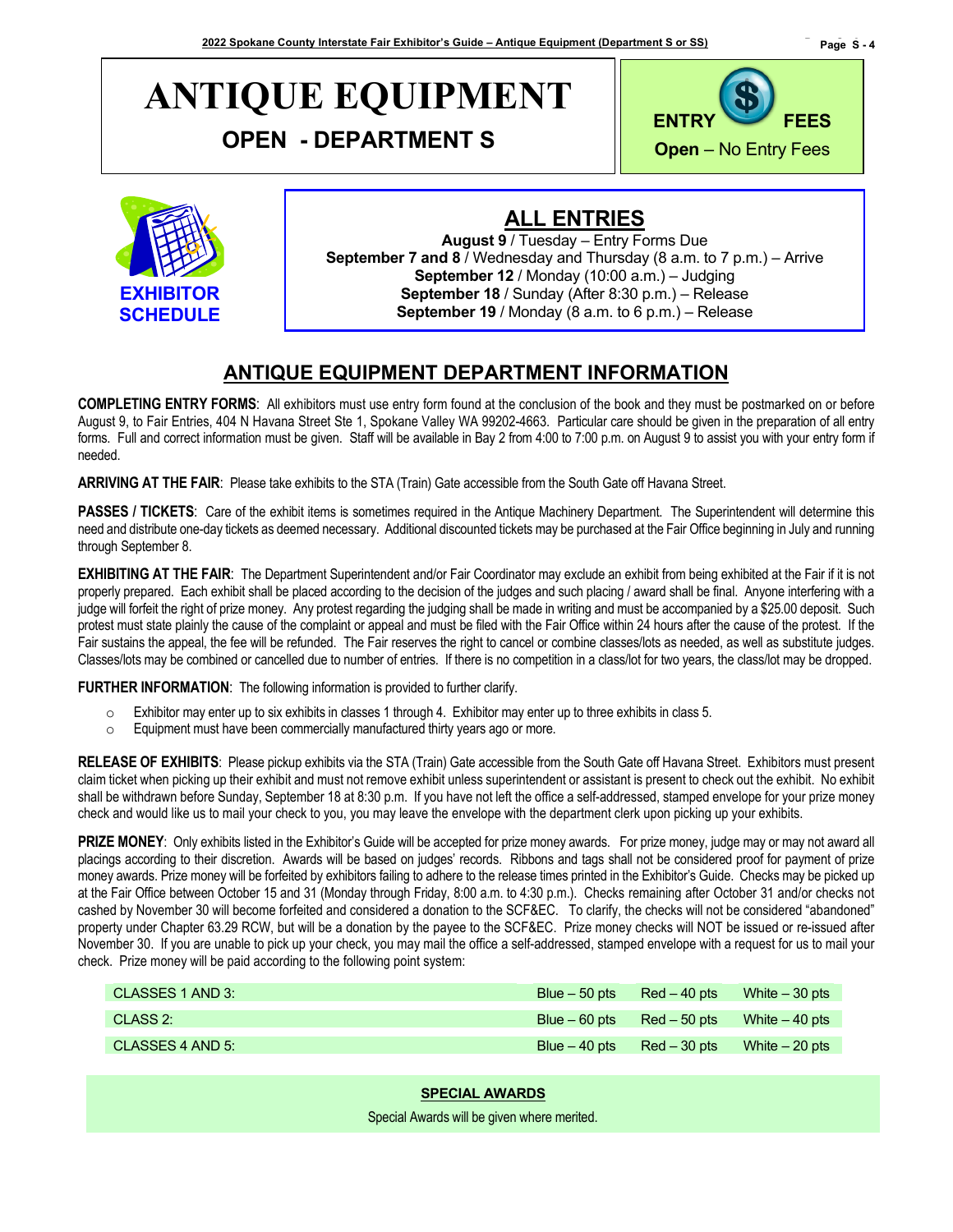#### **CLASS 1 / LOT 1 – GASOLINE AND DIESEL ENGINES**

Includes all Gasoline and Diesel-Driven Engines that are at least 30 years of age.

**CLASS 2 / LOT 1 – TRACTORS**

Includes all Tractors that are at least 30 years of age.

#### **CLASS 3 / LOT 1 – ANTIQUE FARM EQUIPMENT**

Includes all antique farm equipment that is at least 30 years of age, whether powered or not. Exhibitor must provide educational signage for display with the equipment piece.

#### **CLASS 4 / LOT 1 – ANTIQUE HOUSEHOLD ITEMS**

Includes all household item displays that are at least 30 years of age (i.e. kitchen, sewing, etc.).

**CLASS 5 / LOT 1 – OTHER THAN LISTED**

Exhibitor must receive PRIOR approval from the Superintendent prior to entering Class 5.

**SUPERINTENDENT**: Superintendent shall be in full charge of the department to which assigned and shall administer all policies pertaining to the respective department. Superintendent shall have charge of the entries, judge's sheets, and award sheets and shall be responsible for their being filled out correctly and returned to the Fair Office. Superintendent has authority to discharge exhibits not meeting quality standards. Any protest regarding the duties of Superintendents, MUST be made to the Fair Coordinator.



**Superintendent Harold Kellams**

**ADDITIONAL FAIR INFORMATION**: No person will be permitted to distribute advertising matter upon the grounds except from their place of business or exhibit space. No person shall distribute advertising matter upon the grounds, including, "For Sale" signs without Superintendent Approval. A "For Sale" bulletin board will be centrally located within each building / department for exhibitor use. The distribution of handbills, fliers, and heralds will not, under any circumstances, be permitted. Anyone violating this rule is subject to fine or expulsion from the grounds. Begging, soliciting, singing, and/or public speaking are prohibited. All concession space will be sold by the management and application must be made in writing. Under no circumstances will anyone be permitted to operate a concession without a signed agreement. 24-hour guard service is provided during the Fair. The Fair will use every precaution for safe preservation of entries on exhibit, but will not be responsible for loss or damage. Spokane County Sheriff supervises police protection. Spokane Valley Fire Department supervises fire protection. Only seeing-eye dogs or dogs participating in an approved demonstration or commercial booth will be allowed on the grounds. Service animals trained for a specific service to aid the person they are accompanying will be allowed on the grounds. Companion animals will not be permitted. Smoking in the buildings and barns is prohibited. Alcoholic beverages are prohibited on the grounds except in the Beer Garden.

# **Special Acknowledgements**

The Spokane County Interstate Fair would like to thank those that helped make this year's event a success. Without the help of these willing contributors and volunteers, the show would not have been possible.

**Inland Empire Steam and Gas Buffs**

# DID YOU KNOW?

Spokane County Interstate Fair advance fair admission and entertainment tickets go on-sale in July at the Fair and Expo Office? Visit [www.interstatefair.org](file://SpokaneCounty.org/FairExpo/Home/JMcLaughlin/BOOK/www.interstatefair.org) for more details.